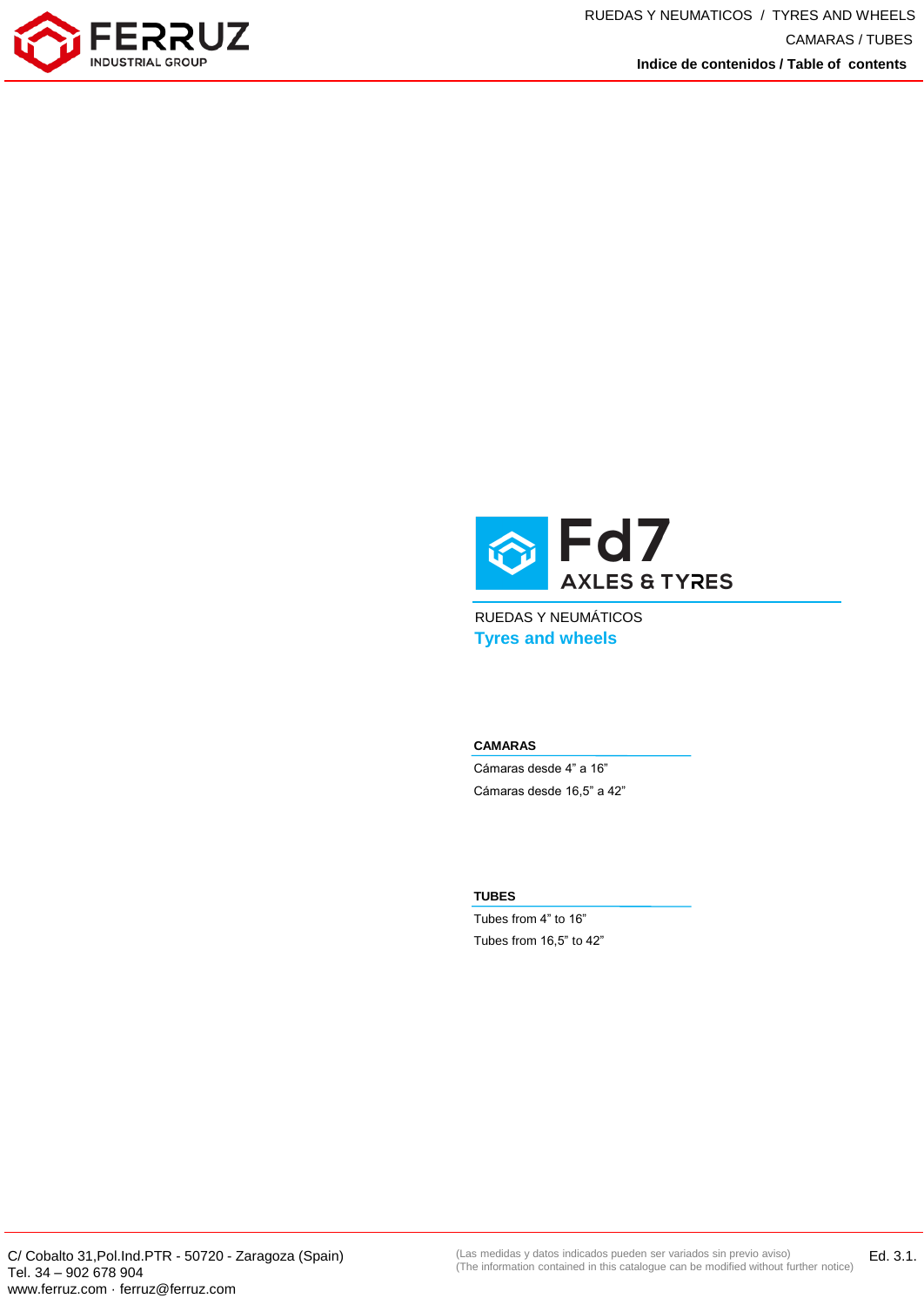

|        | <b>REFERENCIA</b><br><b>Reference</b> | <b>VALVULA Ud/ CAJA</b><br><b>Valve</b> | Pc/box       |              |                  | <b>REFERENCIA</b><br><b>Reference</b>           | <b>VALVULA Ud/ CAJA</b><br><b>Valve</b> | Pc/box        |
|--------|---------------------------------------|-----------------------------------------|--------------|--------------|------------------|-------------------------------------------------|-----------------------------------------|---------------|
| 4      | CAMARA 3,00-4                         | <b>TR-87</b>                            | 100          |              |                  | CAMARA 5.00-15                                  | <b>TR15</b>                             | 35            |
|        | CAMARA 18X7-8                         | JS <sub>2</sub>                         | 35           |              |                  | CAMARA 7.00X15                                  | JS <sub>2</sub>                         | 20            |
| 8      | CAMARA 3.00/3.25-8                    | <b>TR13</b>                             | 75           |              |                  | CAMARA 7.00-15                                  | <b>TR15</b>                             | 20            |
|        |                                       |                                         |              |              |                  | <b>CAMARA 7.50R15</b>                           | V3.02.8                                 | 20<br>20      |
|        | CAMARA 3.50/4.00-8                    | <b>TR13</b>                             | 75           |              |                  | CAMARA 7.50/8,25R15<br>CAMARA 8.15-15 (28X9-15) | V3.06<br>V3.02.8                        | 20            |
|        | <b>CAMARA 5.00-8</b>                  | <b>TR13</b>                             | 50           |              |                  | <b>CAMARA 8.25R15</b>                           | V3.02.8                                 | 15            |
|        | <b>CAMARA 5.00-8</b>                  | JS <sub>2</sub>                         | 50           |              | CAMARA 155/70R15 | <b>TR13</b>                                     | 25                                      |               |
| 9      | CAMARA 6.00-9                         | JS2                                     | 40           |              | 15               | CAMARA 165/175R15                               | TR <sub>13</sub>                        | 25            |
|        | CAMARA 23X9-10                        | JS <sub>2</sub>                         | 30           |              |                  | CAMARA 175/185R15                               | <b>TR13</b>                             | 25            |
| 10     | CAMARA 6.50-10                        | JS <sub>2</sub>                         | 30           |              |                  | CAMARA 175/185R15                               | <b>TR15</b>                             | 25            |
|        | <b>CAMARA 145-10</b>                  | <b>TR13</b>                             | 50           |              |                  | CAMARA 195/70R15                                | <b>TR13</b>                             | 20            |
|        | CAMARA 4.00-12                        | TR-15                                   | 60           |              |                  | CAMARA 195/205R15                               | <b>TR13</b>                             | 20            |
|        | CAMARA 10.0/80-12                     | <b>TR15</b>                             | 15           |              |                  | CAMARA 225/70R15                                | <b>TR13</b>                             | 20            |
|        |                                       |                                         |              |              |                  | CAMARA 27X8.50/10.50-15                         | <b>TR13</b>                             | 20<br>20      |
|        | CAMARA 145/70R12                      | <b>TR13</b>                             | 40           |              |                  | CAMARA 250-15<br>CAMARA 300-15                  | V3.02.8<br>V3.02.8                      | 15            |
|        | CAMARA 27-10.00-12                    | JS2                                     | 15           |              |                  | CAMARA 10.0/75-15.3                             | <b>TR15</b>                             | 15            |
|        | CAMARA 6.50/80-12                     | <b>TR13</b>                             | 40           |              |                  | <b>15,3</b> CAMARA 11.5/80-15.3                 | <b>TR15</b>                             | 12            |
| 12     | CAMARA 6.50/80-12                     | <b>TR15</b>                             | 40           |              |                  | CAMARA 12.5/80-15.3                             | <b>TR15</b>                             | 10            |
|        | CAMARA 6.50/80-12                     | <b>TR-218A</b>                          | 40           |              |                  | 15,5 CAMARA 400/60-15.5                         | <b>TR15</b>                             | 10            |
|        | CAMARA 7.00-12                        | <b>TR-75A</b>                           | 20           |              |                  | CAMARA 6.00-16                                  | <b>TR15</b>                             | 25            |
|        | CAMARA 7.00-12                        | <b>TR13</b>                             | 20           |              |                  | CAMARA 6.00/6.50-16                             | <b>TR15</b>                             | 20            |
|        | CAMARA 7.00-12                        | <b>TR15</b>                             | 20           |              |                  | CAMARA 6.50-16                                  | <b>TR-218A</b>                          | 25            |
|        | CAMARA 23X8,50-12                     | <b>TR218A</b>                           | 20           |              |                  | CAMARA 7.00/7.50-16                             | <b>TR15</b>                             | 18            |
|        | CAMARA 23X8,50-12                     | <b>TR13</b>                             | 20           |              |                  | <b>CAMARA 7.50-16</b><br>CAMARA 7.00-16         | <b>TR-218A</b><br>V3.02.7               | 18<br>18      |
|        |                                       |                                         |              |              | 16               | CAMARA 7.50-16                                  | V3.02.8                                 | 18            |
|        | CAMARA 135/145-70-13                  | <b>TR13</b>                             | 40           |              |                  | CAMARA 9.00-16                                  | <b>TR15</b>                             | 15            |
|        | CAMARA 145/155-70-13                  | <b>TR13</b>                             | 35           |              |                  | CAMARA 10.00-16                                 | <b>TR15</b>                             | 12            |
| 13     | CAMARA 165/70-13                      | <b>TR13</b>                             | 35           |              |                  | CAMARA 11.00-16                                 | <b>TR15</b>                             | 10            |
|        | CAMARA 175/70R13                      | <b>TR13</b>                             | 30           |              |                  | CAMARA 175R16                                   | <b>TR13</b>                             | 25            |
|        | CAMARA 185/195/205R13                 | <b>TR13</b>                             | 30           |              |                  | CAMARA 175/185R16                               | <b>TR13</b>                             | 25            |
|        | CAMARA 175/185R14                     | <b>TR13</b>                             | 25           |              |                  | CAMARA 245/70R16                                | <b>TR13</b>                             | 15            |
| 14     | CAMARA 195/205R14                     | <b>TR13</b>                             | 20           |              |                  | CAMARA 245/75R16<br>CAMARA 10.5/65-16           | <b>TR13</b><br><b>TR15</b>              | 20<br>15      |
| TR 4/6 | TR 13/15                              |                                         | <b>TR75A</b> |              |                  | <b>TR78A</b><br><b>TR87</b>                     |                                         | <b>TR177A</b> |
|        | <b>TR179A</b>                         | <b>TR218A</b>                           |              | <b>TR300</b> |                  | <b>TRJ1175C</b>                                 | <b>DIN7768</b>                          |               |
|        | JS2                                   | <b>JS75</b>                             |              | V3.06.2      |                  | V3.02.8                                         | V3.06.8                                 |               |

C/ Cobalto 31,Pol.Ind.PTR - 50720 - Zaragoza (Spain) Tel. 34 – 902 678 904 www.ferruz.com · ferruz@ferruz.com

Ed. 3.1. (Las medidas y datos indicados pueden ser variados sin previo aviso) (The information contained in this catalogue can be modified without further notice)